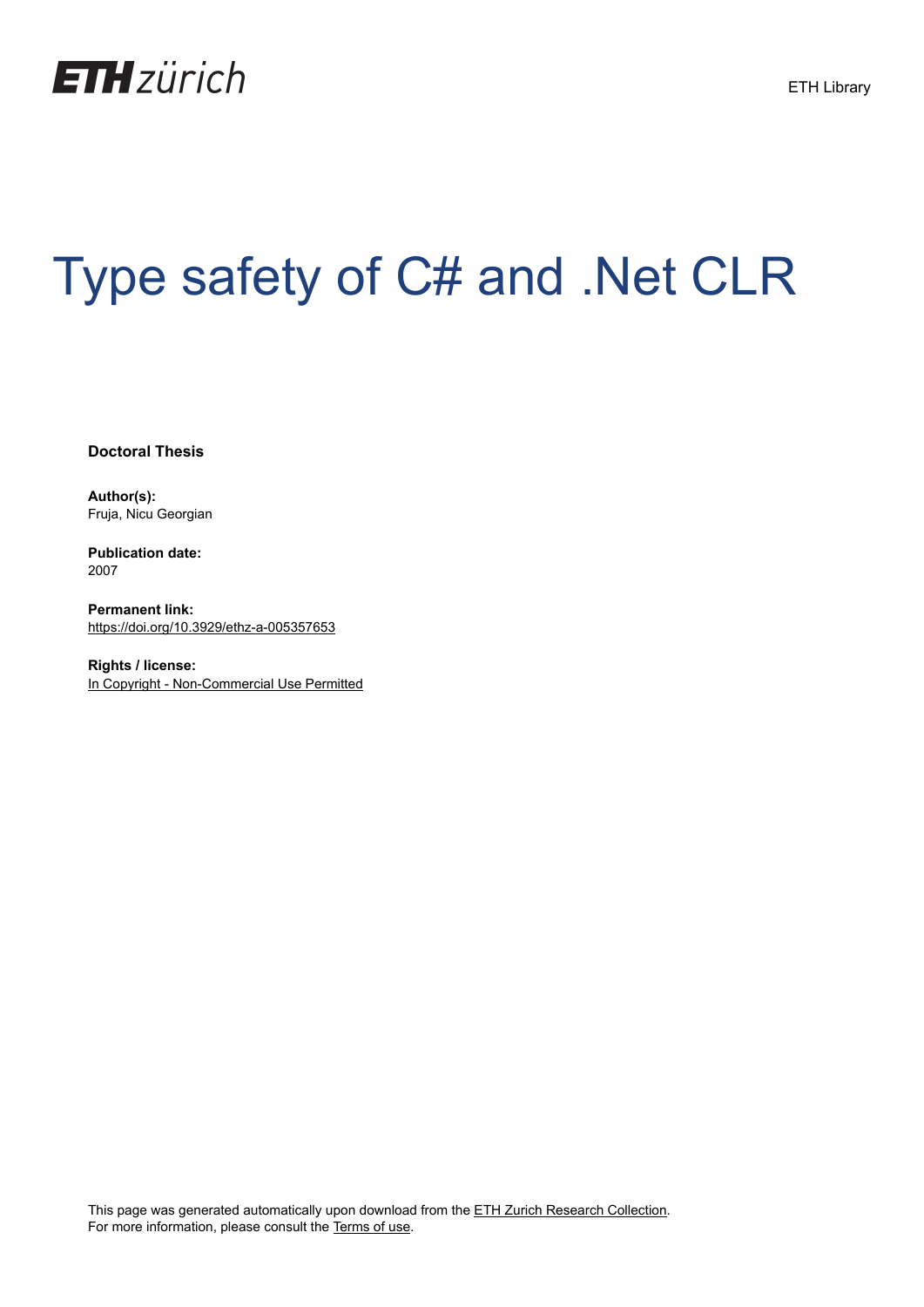Doctoral Thesis ETH No. 17003

## Type Safety of  $C^{\sharp}$  and .NET CLR

A dissertation submitted to the SWISS FEDERAL INSTITUTE OF TECHNOLOGY ZURICH (ETH ZÜRICH)

> for the degree of Doctor of Technical Sciences

presented by Nicu Georgian Fruja Dipl. Math.–University of Bucharest born January 13, 1977 citizen of Romania

accepted on the recommendation of Prof. Dr. Thomas R. Gross, examiner Prof. Dr. Robert Stärk, co-examiner

2007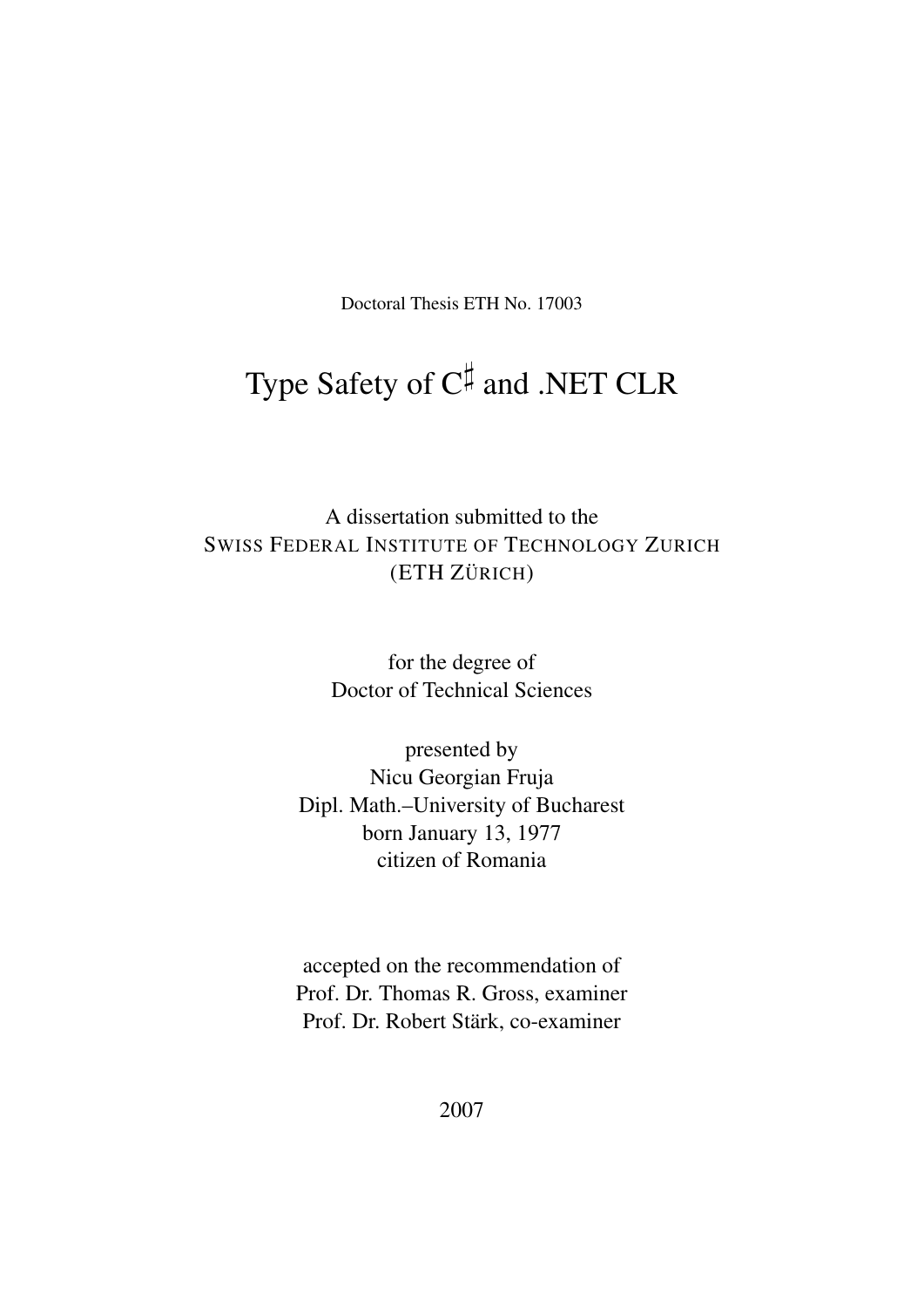## **Abstract**

Type safety plays a crucial role in the security enforcement of any typed programming language. This thesis presents a formal proof of  $C^{\sharp}$ 's type safety. For this purpose, we develop an abstract framework for  $C^{\sharp}$ , comprising formal specifications of the language's grammar, of the statically correct programs, and of the static and operational semantics. Using this framework, we prove that  $C^{\sharp}$  is type-safe, by showing that the execution of statically correct  $C^{\sharp}$  programs does not lead to type errors.

The bytecode resulting from compiling  $C^{\sharp}$  programs is executed on the Common Language Runtime (CLR), the managed execution environment of the .NET Framework. As the bytecode may be transmitted over a network and get corrupted as a result, the bytecode execution may perform malicious operations. Therefore, to guarantee type safety, the CLR employs a bytecode verification, *i.e.*, a static analysis that performs several consistency checks before the bytecode is run. We show type safety of the bytecode language by proving the soundness of the bytecode verification. The abstract framework developed for the proof encompasses formal specifications of the bytecode language's abstract syntax, of the well-typedness constraints ensured by the bytecode verification, and of the bytecode language's static and dynamic semantics. Finally, we demonstrate that legal and well-typed bytecode programs do not lead to any type error when executed.

This thesis reveals an important number of relevant ambiguities in the official specifications of  $C^{\sharp}$  and CLR and, in certain cases, even the absence of a specification at all. Thus, we identify and fill several gaps in the two official documents. We also point out a series of inconsistencies between different implementations of  $C^{\sharp}$  and CLR and their official specifications.